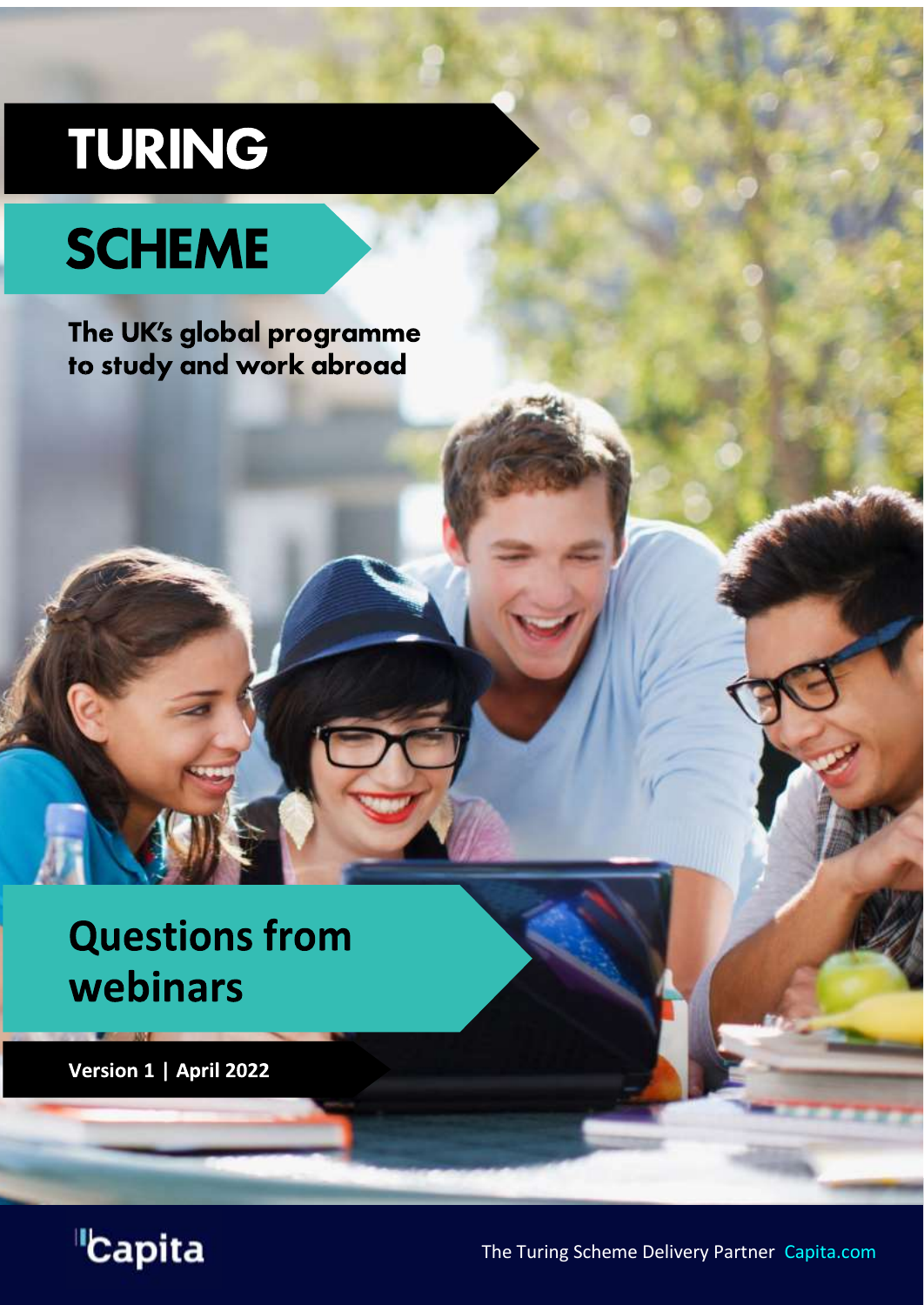# **Contents**

<span id="page-1-0"></span>

| Further Education (FE) and Vocational Education and Training (VET) 8 |  |
|----------------------------------------------------------------------|--|
|                                                                      |  |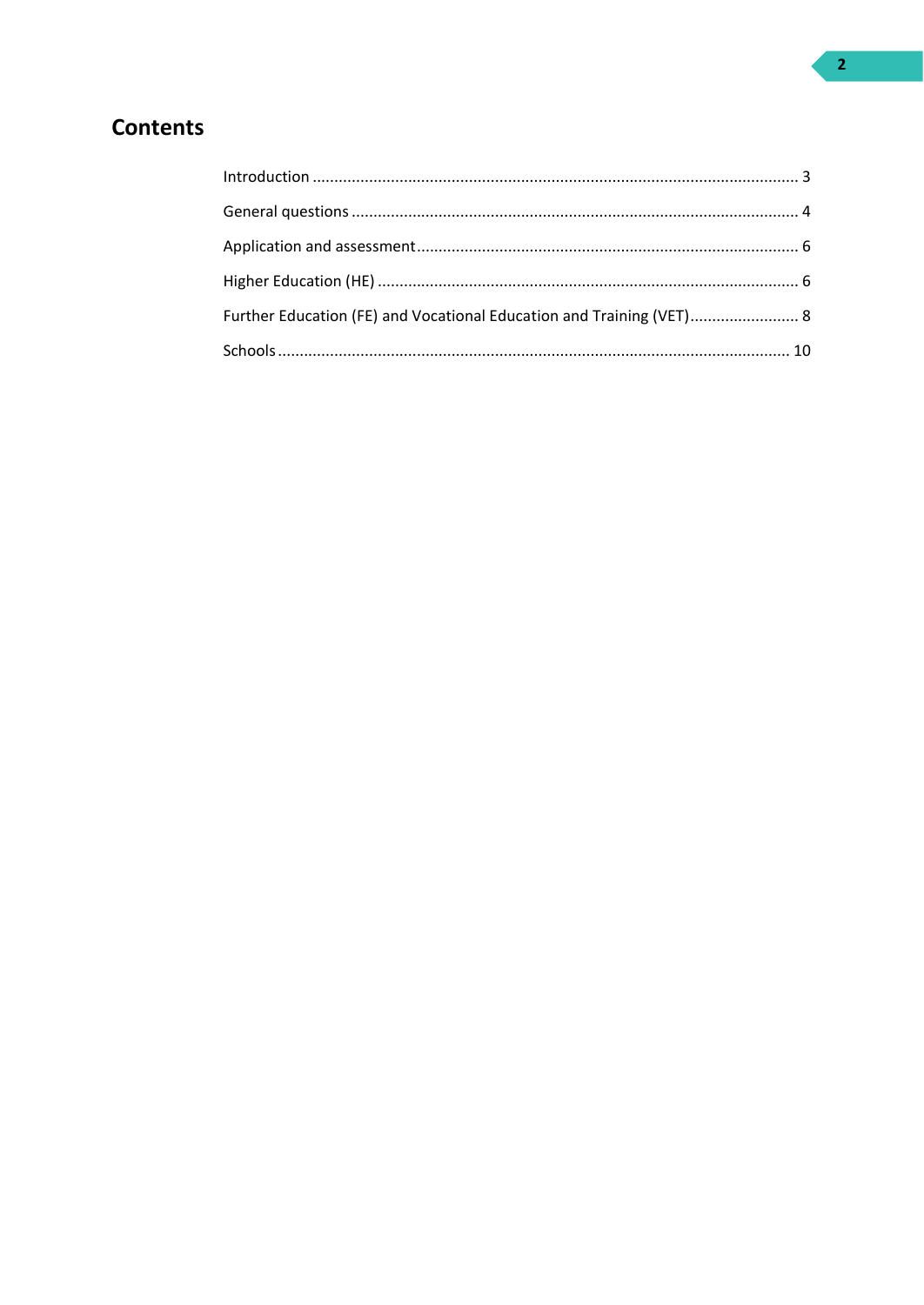# **Introduction**

This guide has been produced to help organisations register and plan their applications for the academic year 2022 to 2023 and is applicable for all three sectors eligible to take part in the Turing Scheme: Higher Education (HE); Further Education (FE) & Vocational Education and Training (VET); and Schools.

To help you to start planning your orgaisniations application you should read this guide in conjunction with the Turing Scheme [Programme Guide](https://www.turing-scheme.org.uk/wp-content/uploads/2022/02/Turing-Scheme-Programme-Guide.pdf) as this provides essential information for organisations considering applying for Turing Scheme funding For example, eligibility criteria and qualitative assessment criteria, assessment procedures and formal requirements.

The application portal launched on 31 March 2022. You can then input your application using the online system ahead of the application deadline:

| Sector                                                | Application deadline (as of publication<br>date) |
|-------------------------------------------------------|--------------------------------------------------|
| <b>Higher Education</b>                               | 4:00pm Friday 29 April 2022                      |
| Further Education and Vocation Education and Training | 4:00pm Friday 29 April 2022                      |
| Schools                                               | 4:00pm Friday 29 April 2022                      |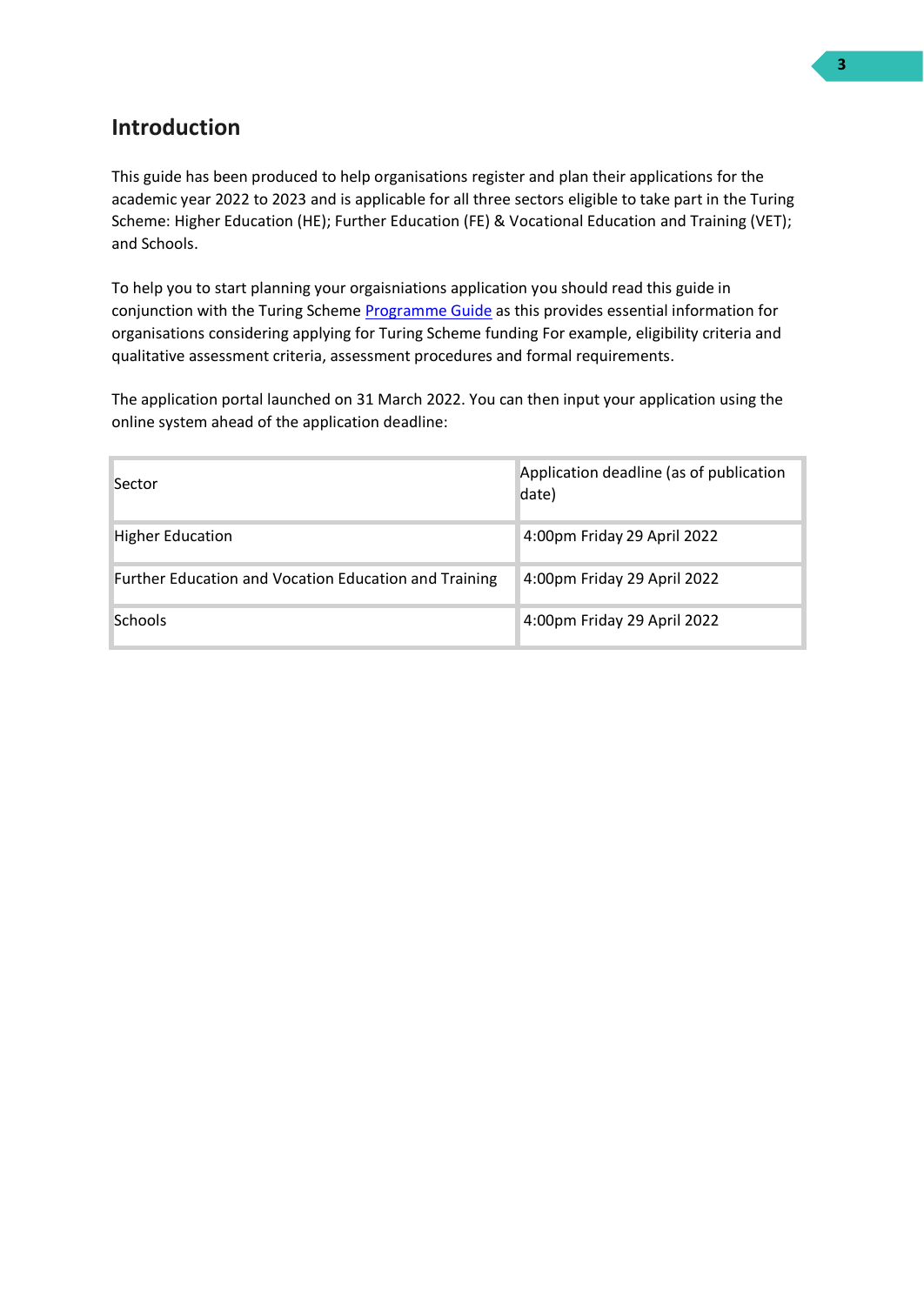# <span id="page-3-0"></span>**General questions**

#### **Do we have to get an offer of acceptance from the host organisation first, or do we just need to apply and then we will be directed to a host organisation in the country we would like to offer placements in?**

It is up to each higher education institution that applies for funding to arrange its own overseas hosts and partners for students. You should ensure partnerships are in place in time for students to undertake their placements. Information on host organisations is welcomed, but not required, during the application process.

Capita will not direct you to any organisations in the country you would like to offer placements in.

#### **Will the total score affect how much of the original bid funding amount we receive, or is it either pass/fail? What is the cut off percentage?**

Please refer to the Programme Guide from pages 19 onwards which provides more information.

#### **Is the contact email for new applicants the same as for current projects?**

Yes, the contact email for all current and new projects is [turing-scheme@capita.com](mailto:turing-scheme@capita.com)

#### **Is feedback available from last year's applications?**

Unfortunately, we are not able to provide feedback on applications submitted during the 2021/2022 call for bids window.

#### **Will there be a dedicated telephone help desk in addition to support by email?**

The Turing Scheme does not have a dedicated telephone help desk. All enquiries must be submitted via email to turing-scheme@capita.com. You will then be contacted by a member of the Capita team.

#### **When will the new mobility tool be announced?**

It has not been possible to transfer the Live Reporting Tool to Capita. Therefore, there will be a new portal to administer mobilities and payments for the Turing Scheme academic year 2022/23.

#### **Is there a plan to increase the budget for 2023/24 and 2024/25?**

£110 million has been confirmed for the academic year 2022/23. Budgets for 2023/24 and 2024/25 will be announced in due course.

# **On the surface, the Turing Scheme for academic year 2022/23 appears to be basically identical. What feedback did the DfE take on board from institutions and practitioners in designing and deciding the framework for Turing 2022/23?**

Responding to stakeholder feedback from AY21/22 that the application process was too complex and questions were repetitive, we have streamlined the qualitatively assessed part of the application. We have streamlined questions, reduced repetition and the number of questions in total. We have sought to simplify questions, where possible.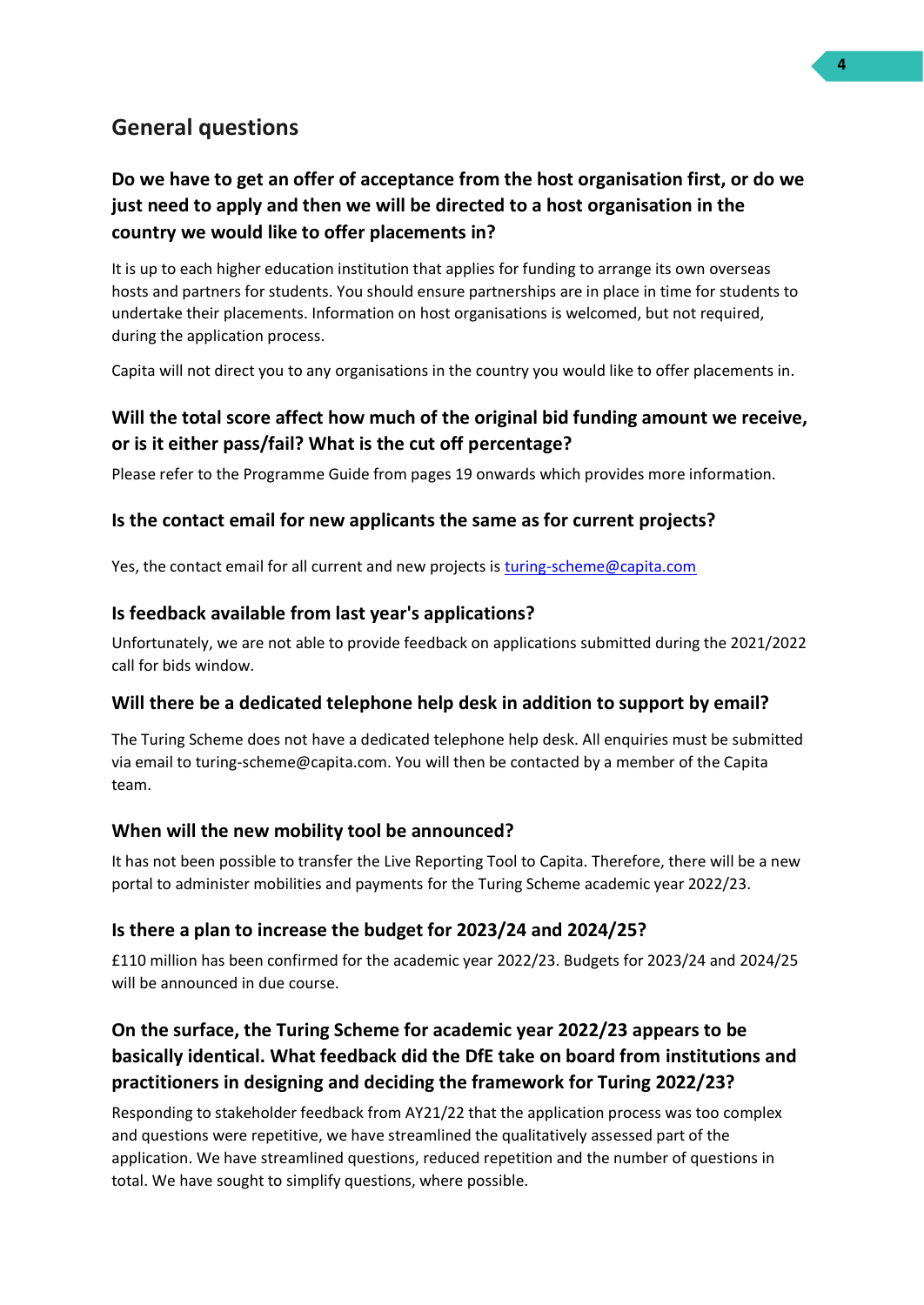We also received sector feedback that the application window for AY21/22 was too short, and results were not communicated early enough. This year, we opened for applications two weeks earlier, increasing the application window to eight weeks for all sectors. We have shortened our assessment period, which means that we will be able to communicate outcomes earlier than last year.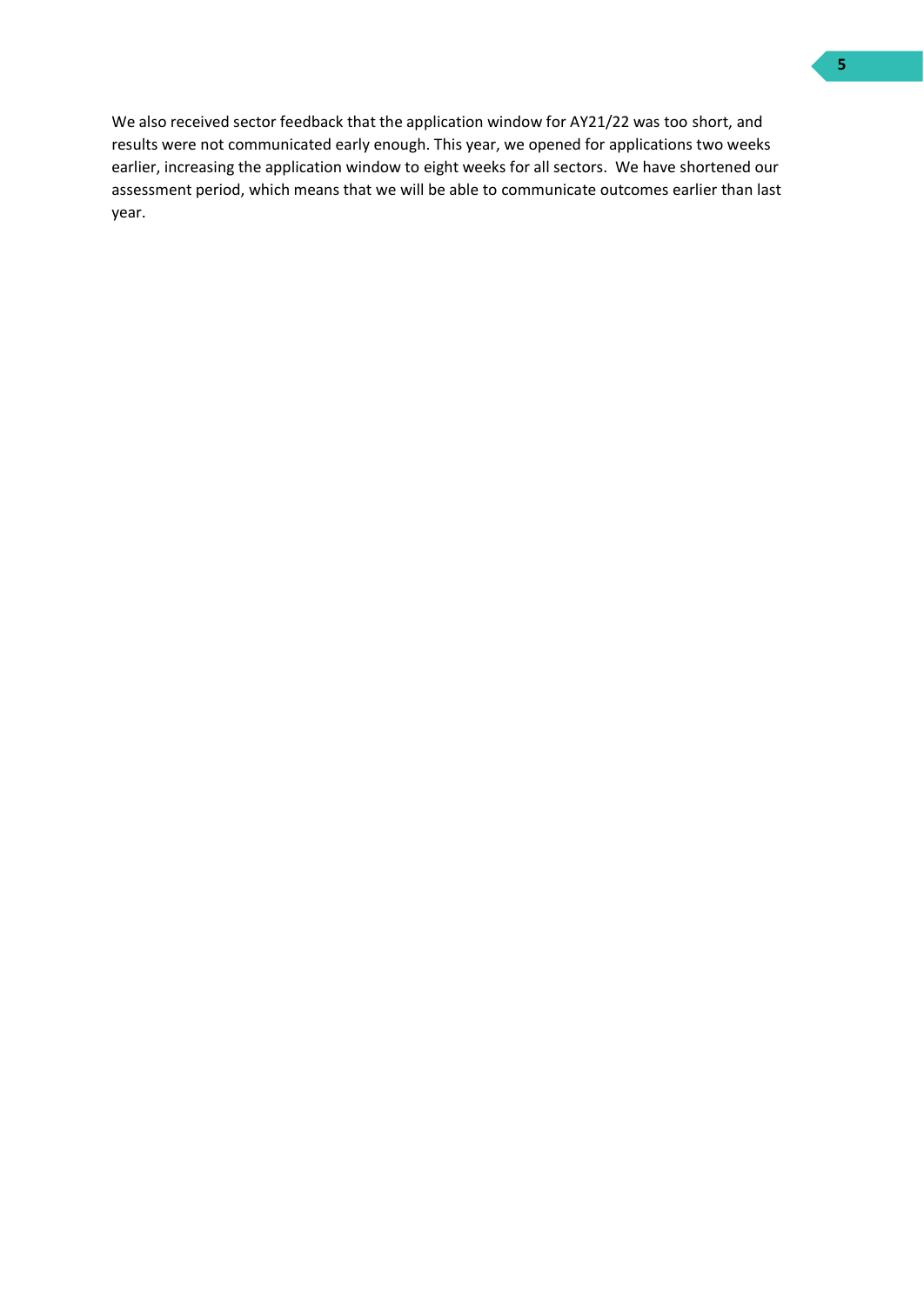# <span id="page-5-0"></span>**Application and assessment**

#### **Is there a separate grant calculator spreadsheet available?**

The application process will determine that total grant available based on the information you provide. The system will also calculate the disbursement value at a participant level.

#### <span id="page-5-1"></span>**Will past performance and the amount of funding we have spent in AY2021/22 affect our applications for funds in AY2022/23?**

As set out in the Turing Scheme Programme Guide for academic year 2022/23, previous performance of managing Turing Scheme grant money would only be considered if there had been inappropriate management or use of funds. Mobilities that could not be delivered due to Covid-19 travel disruption would not impact on the outcome of any future application.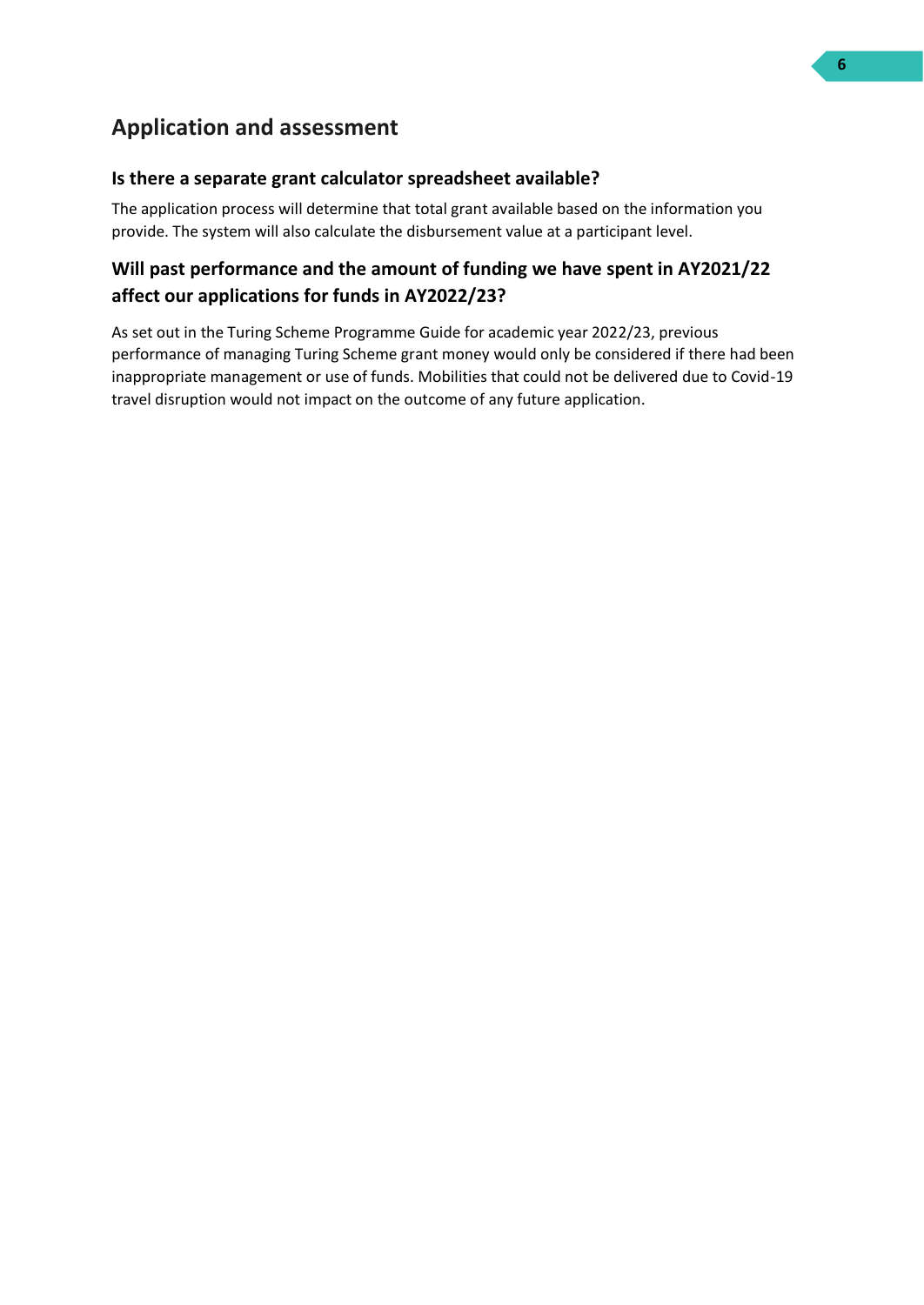# **Higher Education (HE)**

#### **In the 2021/2022 academic year of the Turing Scheme, placements with a duration of 2 weeks were eligible due to the effects of COVID-19. Will these shorter durations be available in the 2022/2023 academic year?**

As set out in the Programme Guide for 2022/23, HE placements have a minimum duration of four weeks (28 calendar days) and a maximum duration of twelve months.

#### **Is it intended that project durations are going to be cut again, should demand exceed funding available?**

In the event that demand exceeds the funding available, a decision will be made as to how to maximise the impact of the funding available. All successful applicants will be treated fairly and the rationale for any budget reductions will be communicated alongside the issuing of results. It should not be assumed that any previous methodology for reducing budgets will be applied to this year's grant funding decisions.

Beneficiaries will have the flexibility to make changes to their approved project plans, including in relation to duration and destination, subject to approval by the Turing Scheme Delivery Partner, throughout the project year to ensure mobilities can be administered in a way that best suits them.

#### **Will partial funding of participants be possible, where appropriate?**

Partial funding or zero grant award months are not possible under the Turing Scheme. The only exception is if a participant goes on a mobility where term dates fall outside the eligible period for funding (1st September 2021- 31st August 2022). Whilst in this case the majority of the mobility would have to fall inside the eligible period of funding, and funding is only provided in relation to this period, it is possible for the participant to travel to their Turing Scheme destination outside of the eligible period of funding and for this time to be counted as zero grant award months.

Participants in the scheme will receive funding in line with our published rates. If a provider does not receive all the funding requested, they will need to consider which of the placements they will offer funding towards, within the rules set out in confirmation of their final award amount.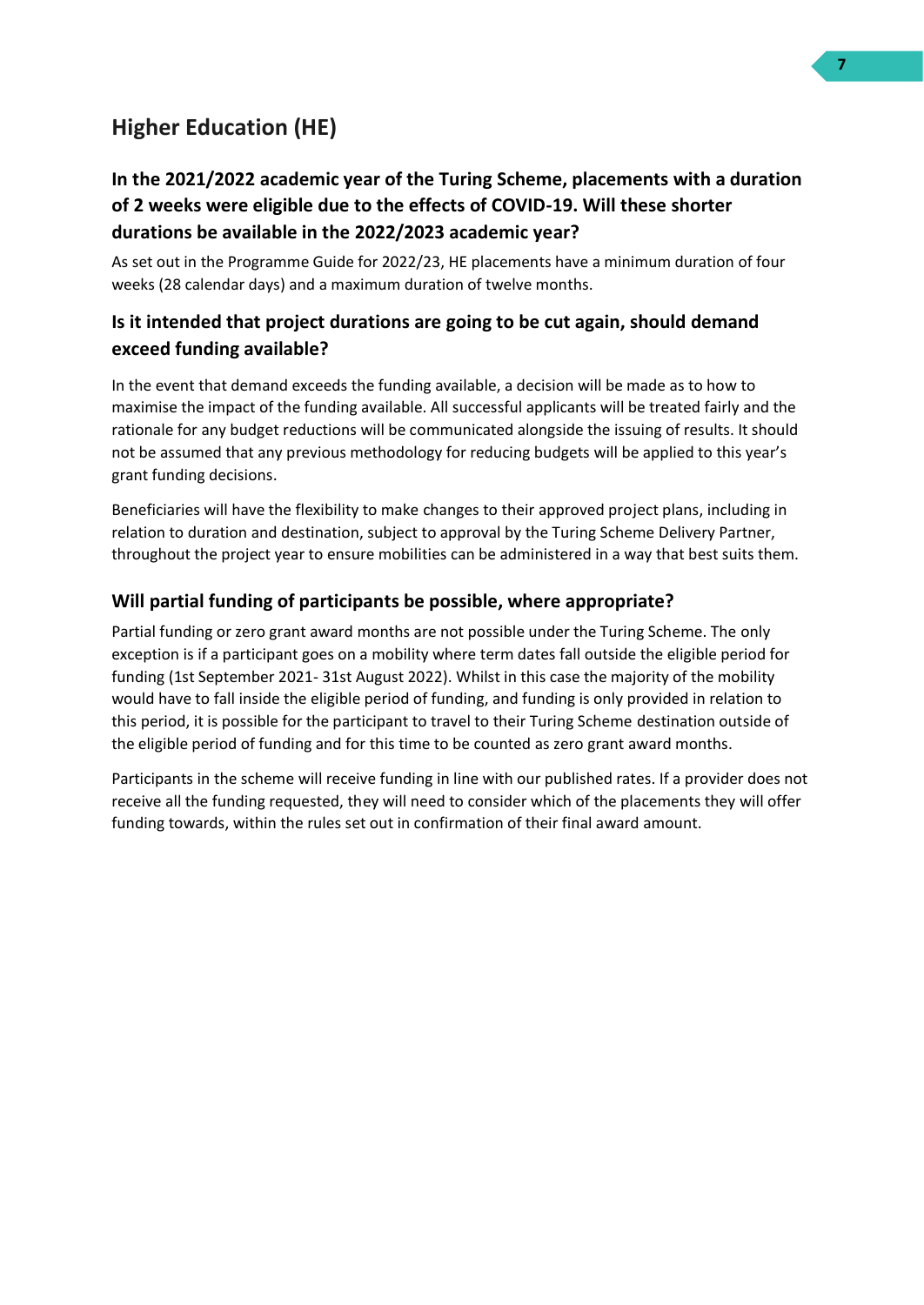# <span id="page-7-0"></span>**Further Education (FE) and Vocational Education and Training (VET)**

#### **Does Turing Scheme funding conflict with other UK Government funds, for example, Skill for Life & Work funding? Is it possible for an organisation which is already receiving Skill for Life & Work funding to also receive Turing Scheme funds?**

Only one source of funding should be used. There would be a conflict if Turing Scheme funds were used to pay for assets (e.g., IT equipment) or services (e.g., travel) where a participant is, or expects to be, in receipt of funding provided by another UK Government fund for the same assets or services. If it is found an expense covered by the Turing Scheme has also been funded by another source, the Delivery Partner will seek to recover the Turing Scheme funding.

Participants can 'top up' funding where one source of funding does not meet the full costs of participation in the mobility. For example, if travel is more expensive than the amount of funding provided by the Turing Scheme, Grant Recipients or participants can use funding from another source to cover the additional costs of travel, although this should not exceed the actual travel costs.

#### **Does funding go directly to students or do organisations receive the funding and then have to show how those funds have been distributed to students?**

The funding awarded to support the mobilities of learners, such as cost of living and linguistic support, will be paid directly to the applicant organisation, not the learner. You may decide to pass funding on to learners for aspects of the mobility not organised by you. Throughout the project, you will be required to report on the delivery of mobilities; providing details of learners taking part, when funding is requested, and you will have to show, at the closure of your project, how Turing Scheme funds have been spent.

#### **What level of funding would an organisation get for the management of a trip and co-ordination of the students?**

Under each project, £315 will be provided per participant for the first 100 participants. From the 101st participant onwards, £180 will be provided per participant. This funding can be used to cover costs such as but not limited to administrative support, promotion for the scheme within your institution, or IT such as licenses for software, if this is appropriate and required to support the scheme. Please see Annex F of the Turing Scheme Programme Guide for full details on organisational support.

#### **Does the funding go to the organisation, which then determines how to spend it?**

Organisations, which have secured funding from the Turing Scheme, will receive one payment, at project level, of organisational support funding to cover costs directly linked to the administration and implementation of a placement, before mobilities are due to take place. Funding awarded should be utilised for the purpose it was intended for, for example, cost of living paid per month per learner should be utilised in full by the learner, either by being given to them directly, or by being spent by the Grant Recipient on their behalf to support the learners' sustenance. The same principle applies to other cost categories. If you wish to move funding within your project, change control rules will apply, which are set out within the published Grant Agreement.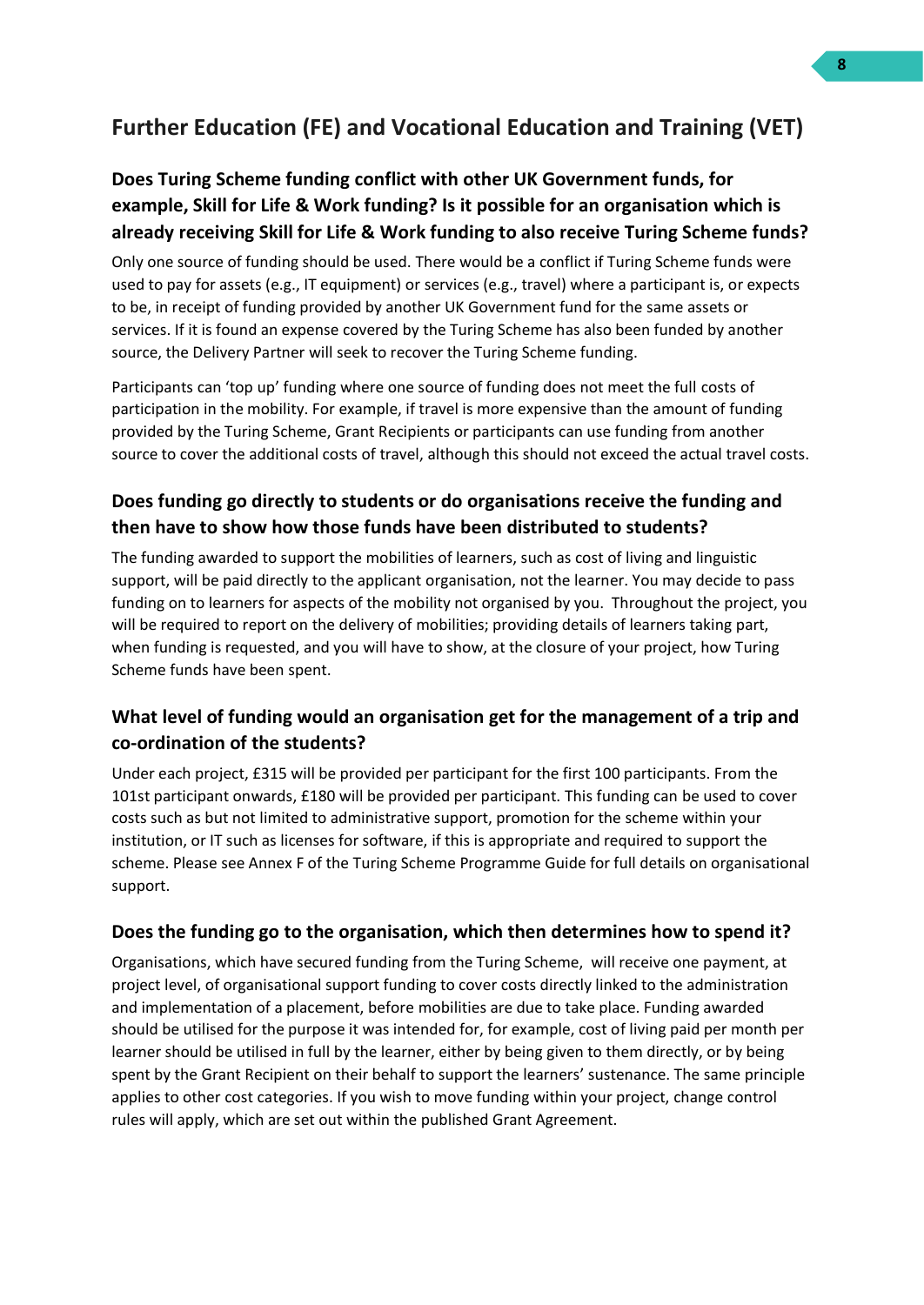#### **Is there the possibility of using universities overseas as partners for VET projects? They can offer aspirational opportunities for FE learners.**

The Turing Scheme does not currently allow the possibility of universities being overseas partners for VET projects.

### **We are a not-for-profit community interest company (CIC) that supports young people through vocational training such as sports leadership, first aid, safeguarding, digital skills etc. Would this categorise us under the VET funding stream, or is there a list of VET training programmes that make an organisation eligible?**

If you are a company or other public or private organisation hosting, training or otherwise working with learners and apprentices in FE and VET, and you have a legal entity, then you are eligible to apply. Please see page 11 of the Turing Scheme Programme Guide for full details.

### **You say the scheme is open to 'any learner' in an eligible FE/VET institution, but we were told last year that only learners on L3 courses were eligible?**

We do not differentiate by levels when determining eligibility.

In order to be eligible under the HE funding stream, the participating higher education providers must be officially registered or recognised Degree-Awarding Power HE providers in the UK, and participants must be registered at the provider and enrolled in studies, or have recently graduated from the provider.

This means, even where a FE/VET provider is delivering provision level 4 or above, if the provider and students do not fall into the eligibility criteria of the HE funding stream, then the learners on the courses will only be eligible under the FE/VET stream, subject to meeting the eligibility criteria.

#### **There seems to be a gap in what Turing covers. Do HE learners in an FE setting, for example, fall through the net?**

No, FE organisations delivering higher education are able to apply for Turing Scheme funding for HE learners via the HE funding stream, subject to meeting the eligibility criteria.

### **The Programme Guide for the Turing Scheme AY22/23 sets out that persons accompanying FE or VET learners are eligible to be funded if they are joining abroad for safeguarding purposes. Are accompanying persons eligible to receive the same support as learners?**

Accompanying persons or staff are only entitled to receive cost of living and travel cost. Moreover, they are counted within the overall headcount that informs the organisational support that the applying organisation is entitled to.

However, accompanying persons or staff are not eligible to receive any other types of funding that FE/VET participants are eligible for, which includes support for exceptionally expensive travel, exceptional costs, linguistic support and additional support for those with special educational needs and/or disabilities (SEND).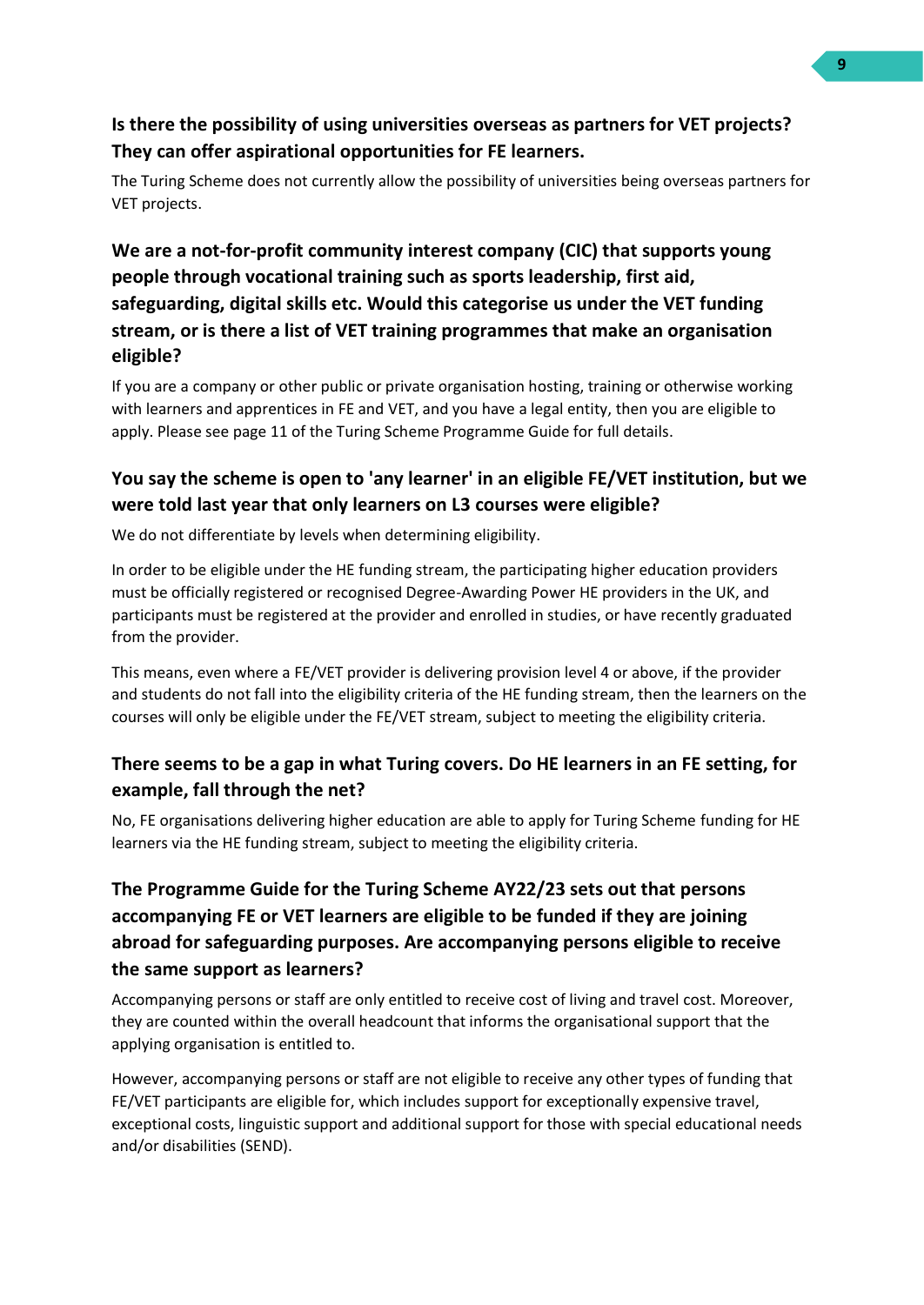# <span id="page-9-0"></span>**Schools**

#### **Do previous grant awards have an impact on academic year 2022/23 applications?**

No, grant awards for the previous academic year will not have an impact on 2022/23 applications.

#### **Will there be independent assessors or will they be from Capita?**

The assessment of applications will be undertaken by a pool of trained independent assessors appointed by the Delivery Partner. The role of the assessors is to provide a fair, impartial and consistent assessment of the applications.

# **Who is able to submit a consortium bid, i.e. a Local Authority (LA)/nongovernmental organisation (NGO)/private organisation, or just a lead school? What constitutes a consortium?**

A consortium is an entity working with the applicant/Grant Recipient to deliver the funded mobilities whether in whole or in part (but excludes sub-contractors). To apply for schools projects, your organisation must be registered in the UK or a British overseas territory and either:

- **•** a school providing general, vocational, or technical education on any level from primary school to upper secondary education
- a school consortium applying on behalf of a number of schools, for example, local or regional authorities, school coordinating bodies or a social enterprise or other organisation with a role in the field of school education

Please see Annex D of the Programme Guide for a list of recognised education providers in British Overseas Territories.

Lead Organisations or Coordinating Organisations that form a bidding association/consortium with a group of members/partnersmust oversee, review, consent, facilitate and submit applications on behalf of mobility consortium members or partners. These can be organisations such as a regional body, local authority, school coordinating body, social enterprise, or multi-academy trustor a school/college which can act as an applicant on behalf of other sending organisations.

Consortium applications must include at least one school or college active in the field of primary to upper secondary education. Coordinating organisations must explain their role, obligations and relationship with the organisations sending pupils in the application form.

Consortium applications are only available to applicants applying to the FE/VET and schools funding streams.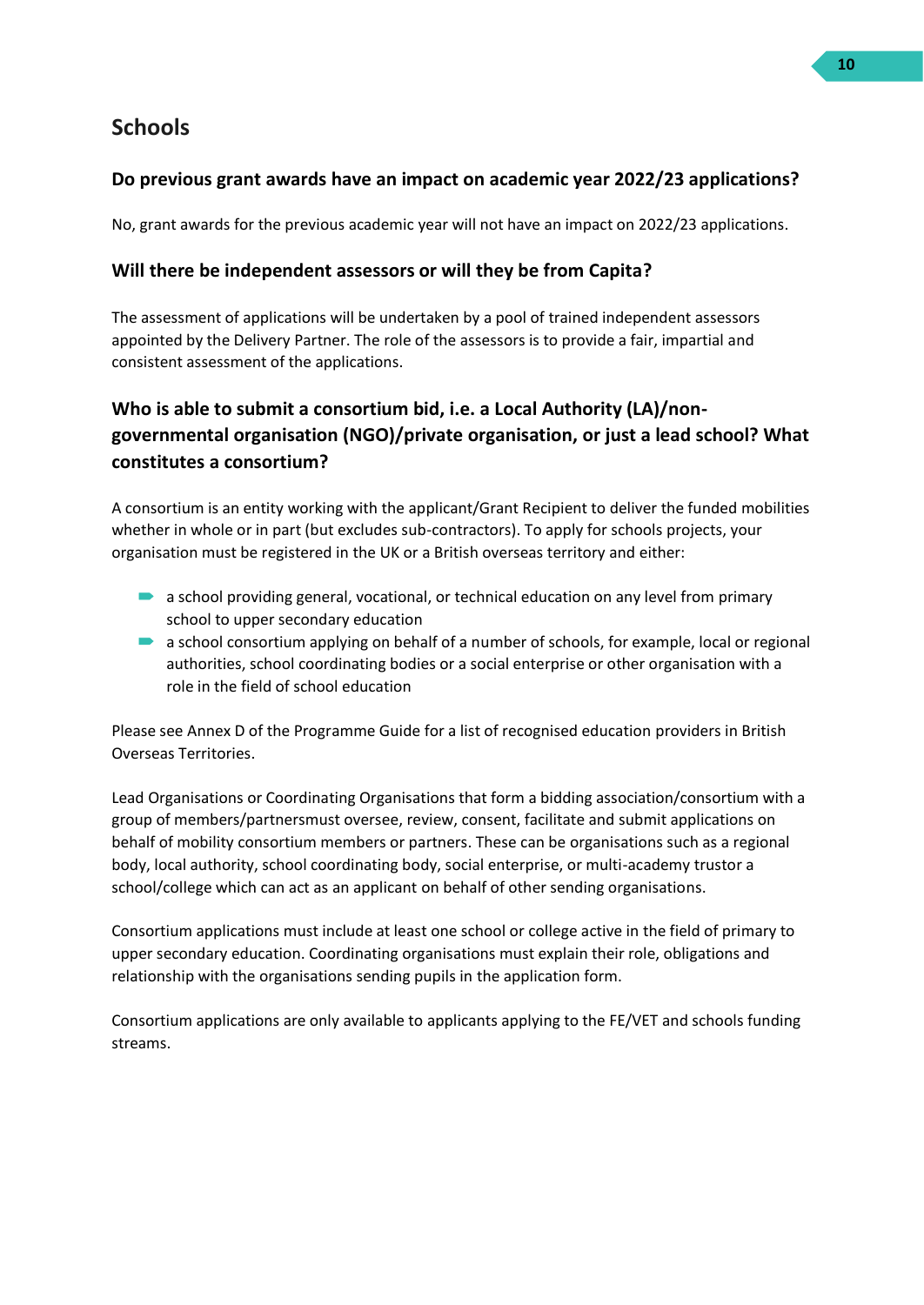#### **Is there a maximum amount of extra funding we can apply for disadvantaged pupils? Apart from visas, passport, etc., can we include suitable clothes, shoes, a suitcase?**

No, there is no maximum that an applicant can apply for. However, the Delivery Partner may query the basis of your assessment of funding required for exceptional costs. Yes, apart from costs of visas or passports, we would also cover the cost of suitable clothes, shoes or a suitcase, should you assess that this is required by your pupils in order to take part in the placement.

### **Can we move funding from Organisational Support money to support specific trips, to enable pupils from disadvantaged backgrounds to participate, widen access and lowering barriers? There is quite a lot that will not be covered by the funding, and we would like to offer the trips as cheaply as possible if not free of charge.**

Yes, it will be possible to move Organisational Support funding to increase amounts of funding available under other cost categories, such as exceptional costs or SEND support.

Any movement of funding from one cost category to another will be subject to change control rules, which will be published as part of the Grant Agreement.

You should note that if Organisational Support funding is moved to increase the number of participants in a mobility, this will not lead to an increase of Organisational Support awarded for the project.

#### **Can schools book the whole mobility through an external company to cover accommodation and travel etc.?**

Yes, you can utilise the services of an external company to book accommodation and travel.

Please note travel disruption such as having to cancel travel arrangements at short notice due to COVID-19 should be covered by the provider's or participant's insurance, and we encourage you to satisfy yourself that you are able to recover your monies from the external company should travel be cancelled.

#### **Are we able to provide additional financial support to teachers and pupils from our Organisational Support funding, if we think it is appropriate?**

Yes. Provided you are using your Organisational Support funding in support of the project, you are able to use it to provide additional support within your budget for participants and accompanying staff or find economies of scale, such as negotiating free or reduced cost flights for teachers and using this to support participants.

Any movement of funding from one cost category to another will be subject to change control rules, which will be published as part of the Grant Agreement. You should note that if Organisational Support funding is moved to increase the number of participants in a mobility, this will not lead to an increase of Organisational Support awarded for the project.